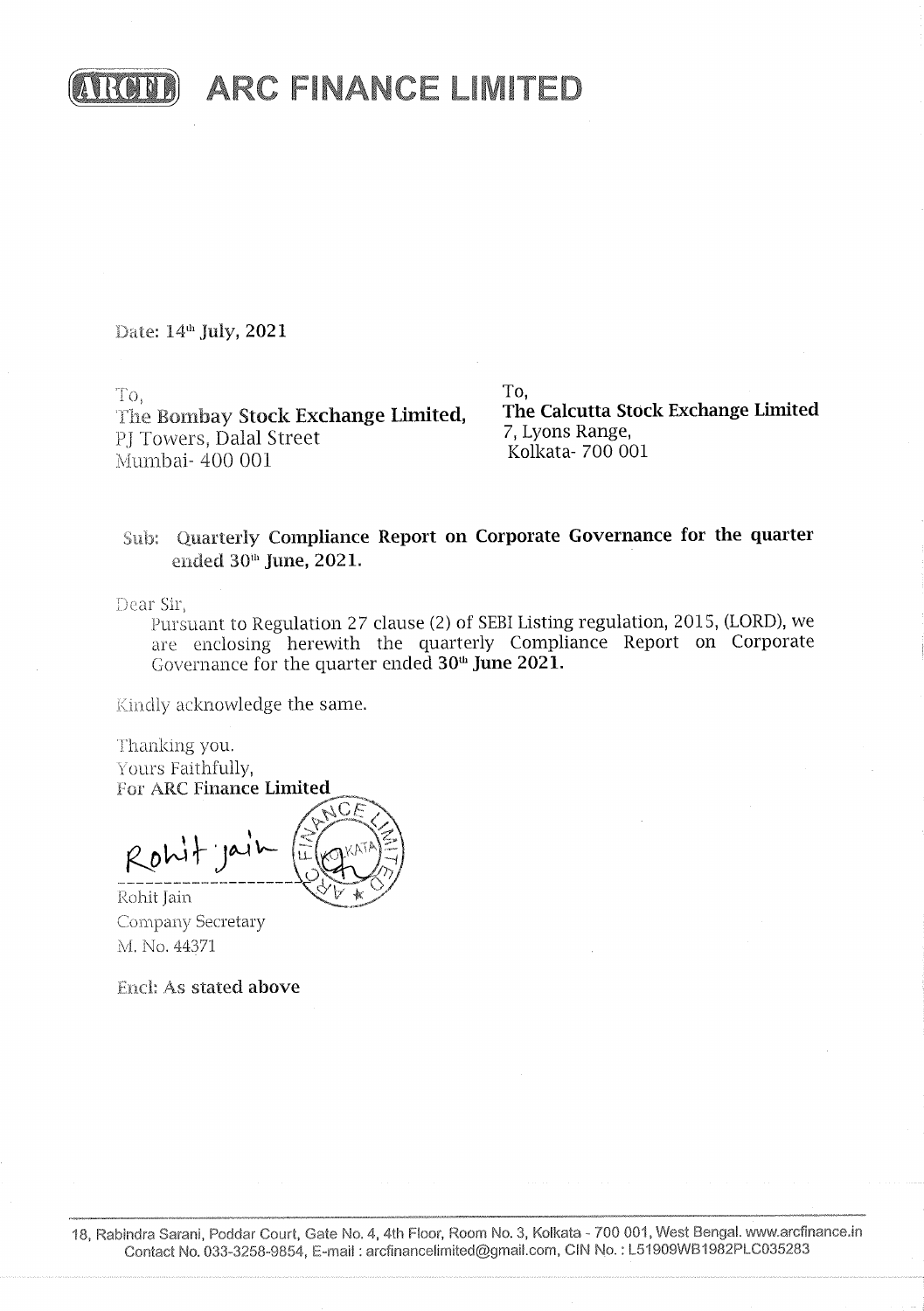| General information about company                              |                     |  |  |  |  |  |  |
|----------------------------------------------------------------|---------------------|--|--|--|--|--|--|
| Scrip code                                                     | 540135              |  |  |  |  |  |  |
| NSE Symbol                                                     |                     |  |  |  |  |  |  |
| MSEI Symbol                                                    |                     |  |  |  |  |  |  |
| <b>ISIN</b>                                                    | INE202R01018        |  |  |  |  |  |  |
| Name of the entity                                             | ARC FINANCE LIMITED |  |  |  |  |  |  |
| Date of start of financial year                                | $01 - 04 - 2021$    |  |  |  |  |  |  |
| Date of end of financial year                                  | 31-03-2022          |  |  |  |  |  |  |
| <b>Reporting Quarter</b>                                       | Quarterly           |  |  |  |  |  |  |
| Date of Report                                                 | 30-06-2021          |  |  |  |  |  |  |
| Risk management committee                                      | Not Applicable      |  |  |  |  |  |  |
| Market Capitalisation as per immediate previous Financial Year | Any other           |  |  |  |  |  |  |

|                |                                                                |                                         |                     |            |                                                           |                            |                               |                          |                                                                                                     |                                             | <b>Annexure I</b>                        |                                                    |         |                                            |                                                                                                                                                  |                                                                                                                                                                   |                                                                                                                                                                           |                                                                                                                                                                                                            |                                      |                                             |
|----------------|----------------------------------------------------------------|-----------------------------------------|---------------------|------------|-----------------------------------------------------------|----------------------------|-------------------------------|--------------------------|-----------------------------------------------------------------------------------------------------|---------------------------------------------|------------------------------------------|----------------------------------------------------|---------|--------------------------------------------|--------------------------------------------------------------------------------------------------------------------------------------------------|-------------------------------------------------------------------------------------------------------------------------------------------------------------------|---------------------------------------------------------------------------------------------------------------------------------------------------------------------------|------------------------------------------------------------------------------------------------------------------------------------------------------------------------------------------------------------|--------------------------------------|---------------------------------------------|
|                | Annexure I to be submitted by listed entity on quarterly basis |                                         |                     |            |                                                           |                            |                               |                          |                                                                                                     |                                             |                                          |                                                    |         |                                            |                                                                                                                                                  |                                                                                                                                                                   |                                                                                                                                                                           |                                                                                                                                                                                                            |                                      |                                             |
|                | <b>I. Composition of Board of Directors</b>                    |                                         |                     |            |                                                           |                            |                               |                          |                                                                                                     |                                             |                                          |                                                    |         |                                            |                                                                                                                                                  |                                                                                                                                                                   |                                                                                                                                                                           |                                                                                                                                                                                                            |                                      |                                             |
|                |                                                                |                                         |                     |            |                                                           |                            |                               |                          | Disclosure of notes on composition of board of directors explanatory                                |                                             |                                          |                                                    |         |                                            |                                                                                                                                                  |                                                                                                                                                                   |                                                                                                                                                                           |                                                                                                                                                                                                            |                                      |                                             |
|                |                                                                |                                         |                     |            |                                                           |                            |                               |                          |                                                                                                     |                                             |                                          | Wether the listed entity has a Regular Chairperson |         | Yes                                        |                                                                                                                                                  |                                                                                                                                                                   |                                                                                                                                                                           |                                                                                                                                                                                                            |                                      |                                             |
|                |                                                                |                                         |                     |            |                                                           |                            |                               |                          |                                                                                                     |                                             |                                          | Whether Chairperson is related to MD or CEO   No   |         |                                            |                                                                                                                                                  |                                                                                                                                                                   |                                                                                                                                                                           |                                                                                                                                                                                                            |                                      |                                             |
| Sr             | Title<br>(Mr)<br>Ms)                                           | Name of the<br>Director                 | PAN                 | <b>DIN</b> | Category 1<br>of directors                                | Category 2<br>of directors | Category<br>3 of<br>directors | Date<br>of<br>Birth      | Whether<br>special<br>resolution<br>passed?<br>Refer Reg.<br>$17(1A)$ of<br>Listing<br>Regulations] | Date of<br>passing<br>special<br>resolution | <b>Initial Date</b><br>of<br>appointment | Date of Re-<br>appointment cessation               | Date of | Tenure<br>of<br>director<br>(in<br>months) | No of<br>Directorship<br>in listed<br>entities<br>including<br>this listed<br>entity (Refer<br>Regulation<br>$17A$ of<br>Listing<br>Regulations) | No of<br>Independent<br>Directorship<br>in listed<br>entities<br>including<br>this listed<br>entity (Refer<br>Regulation<br>$17A(1)$ of<br>Listing<br>Regulations | Number of<br>memberships<br>in Audit/<br>Stakeholder<br>Committee<br>(s) including<br>this listed<br>entity (Refer<br>Regulation<br>$26(1)$ of<br>Listing<br>Regulations) | No of post<br>of<br>Chairperson<br>in Audit/<br>Stakeholder<br>Committee<br>held in listed<br>entities<br>including<br>this listed<br>entity (Refer<br>Regulation<br>$26(1)$ of<br>Listing<br>Regulations) | Notes for<br>not<br>providing<br>PAN | Notes for<br>not<br>providing<br><b>DIN</b> |
| $\overline{1}$ | Mr                                                             | <b>DINESH</b><br><b>AGARWAL</b>         | AASPA0316K          | 08394760   | Executive<br>Director                                     | Chairperson                |                               | $20 -$<br>$07 -$<br>1976 | NA                                                                                                  |                                             | 17-04-2019                               |                                                    |         |                                            | $\mathbf{1}$                                                                                                                                     | $\mathbf{0}$                                                                                                                                                      | $\overline{2}$                                                                                                                                                            | $\theta$                                                                                                                                                                                                   |                                      |                                             |
| $\overline{2}$ | Mr                                                             | <b>VIRENDRA</b><br><b>KUMAR</b><br>SONI | BKPPS8277P          | 08554333   | Executive<br>Director                                     | Not<br>Applicable          |                               | $15 -$<br>$01-$<br>1977  | NA                                                                                                  |                                             | 05-09-2019                               |                                                    |         |                                            |                                                                                                                                                  | $\Omega$                                                                                                                                                          | $\Omega$                                                                                                                                                                  | $\Omega$                                                                                                                                                                                                   |                                      |                                             |
| $\overline{3}$ | Mr                                                             | <b>GOPAL</b><br><b>SINGH</b>            | EEGPS2288Q          | 06739896   | Non-<br>Executive -<br>Independent<br>Director            | Not<br>Applicable          |                               | $22 -$<br>$02 -$<br>1990 | Yes                                                                                                 | $30-09$<br>2014                             | 05-02-2014                               |                                                    |         | 60                                         |                                                                                                                                                  |                                                                                                                                                                   | $\overline{2}$                                                                                                                                                            | $\Omega$                                                                                                                                                                                                   |                                      |                                             |
| $\overline{4}$ | Mr                                                             | ASIS<br><b>BANERJEE</b>                 | ATSPB1115A 05273668 |            | Non-<br>Executive -<br>Independent Applicable<br>Director | Not                        |                               | $10-$<br>$03 -$<br>1973  | Yes                                                                                                 | $30-09-$<br>2014                            | 05-02-2014                               |                                                    |         | 60                                         | $\mathbf{1}$                                                                                                                                     | $\overline{2}$                                                                                                                                                    | $\overline{2}$                                                                                                                                                            | $\overline{2}$                                                                                                                                                                                             |                                      |                                             |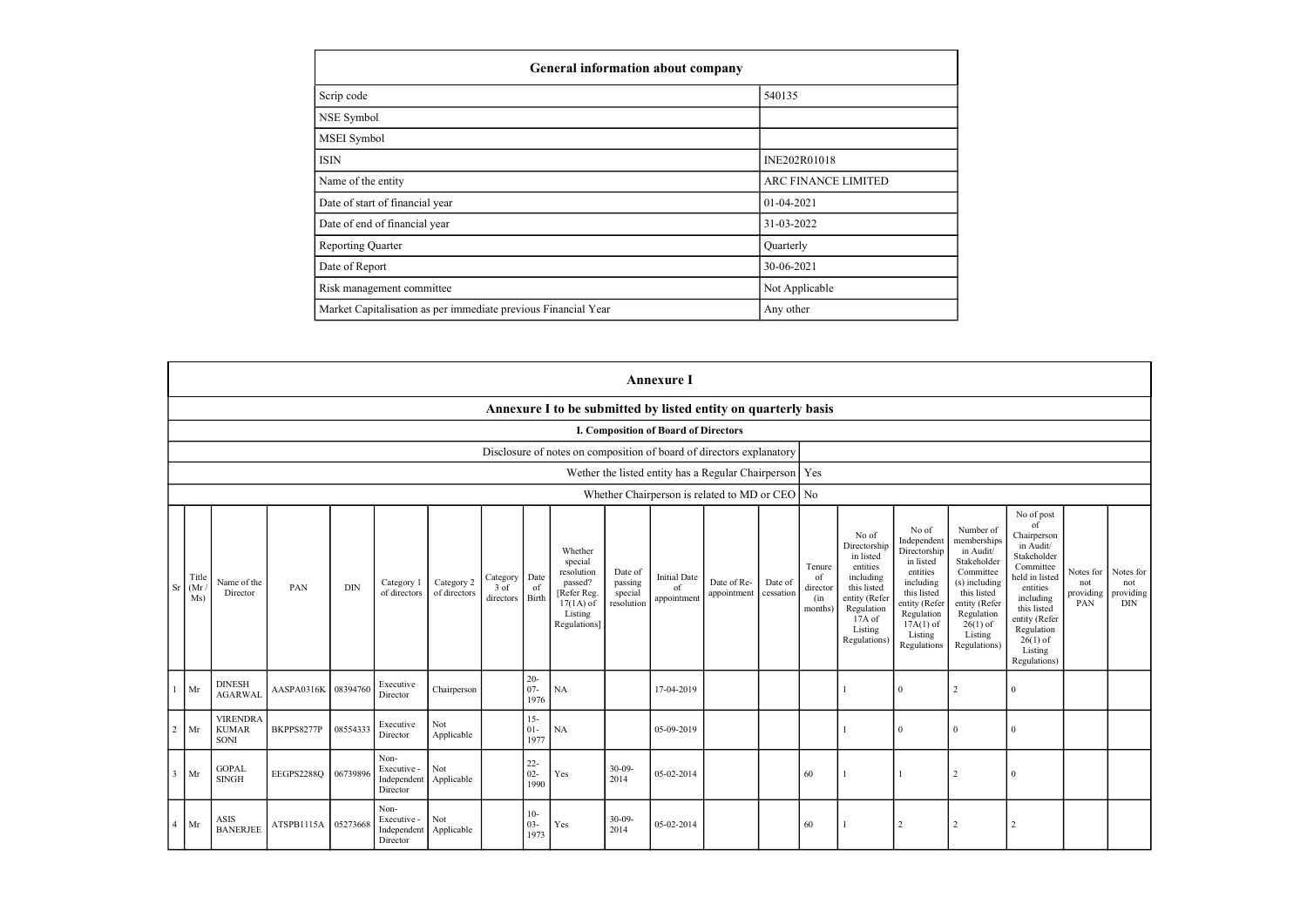|    | I. Composition of Board of Directors                                 |                                |                     |            |                                                |                               |                               |                         |                                                                                                      |                                             |                                          |                            |                      |                                            |                                                                                                                                                  |                                                                                                                                                                      |                                                                                                                                                                           |                                                                                                                                                                                                               |                                      |                                             |
|----|----------------------------------------------------------------------|--------------------------------|---------------------|------------|------------------------------------------------|-------------------------------|-------------------------------|-------------------------|------------------------------------------------------------------------------------------------------|---------------------------------------------|------------------------------------------|----------------------------|----------------------|--------------------------------------------|--------------------------------------------------------------------------------------------------------------------------------------------------|----------------------------------------------------------------------------------------------------------------------------------------------------------------------|---------------------------------------------------------------------------------------------------------------------------------------------------------------------------|---------------------------------------------------------------------------------------------------------------------------------------------------------------------------------------------------------------|--------------------------------------|---------------------------------------------|
|    | Disclosure of notes on composition of board of directors explanatory |                                |                     |            |                                                |                               |                               |                         |                                                                                                      |                                             |                                          |                            |                      |                                            |                                                                                                                                                  |                                                                                                                                                                      |                                                                                                                                                                           |                                                                                                                                                                                                               |                                      |                                             |
|    |                                                                      |                                |                     |            |                                                |                               |                               |                         | Wether the listed entity has a Regular Chairperson                                                   |                                             |                                          |                            |                      |                                            |                                                                                                                                                  |                                                                                                                                                                      |                                                                                                                                                                           |                                                                                                                                                                                                               |                                      |                                             |
| Sr | Title<br>(Mr)<br>Ms)                                                 | Name of<br>the<br>Director     | PAN                 | <b>DIN</b> | Category 1<br>of directors                     | Category<br>2 of<br>directors | Category<br>3 of<br>directors | Date<br>of<br>Birth     | Whether<br>special<br>resolution<br>passed?<br>[Refer Reg.<br>$17(1A)$ of<br>Listing<br>Regulations] | Date of<br>passing<br>special<br>resolution | <b>Initial Date</b><br>of<br>appointment | Date of Re-<br>appointment | Date of<br>cessation | Tenure<br>of<br>director<br>(in<br>months) | No of<br>Directorship<br>in listed<br>entities<br>including<br>this listed<br>entity (Refer<br>Regulation<br>$17A$ of<br>Listing<br>Regulations) | No of<br>Independent<br>Directorship<br>in listed<br>entities<br>including<br>this listed<br>entity<br>(Refer<br>Regulation<br>$17A(1)$ of<br>Listing<br>Regulations | Number of<br>memberships<br>in Audit/<br>Stakeholder<br>Committee<br>(s) including<br>this listed<br>entity (Refer<br>Regulation<br>$26(1)$ of<br>Listing<br>Regulations) | No of post<br>of<br>Chairperson<br>in Audit/<br>Stakeholder<br>Committee<br>held in<br>listed<br>entities<br>including<br>this listed<br>entity (Refer<br>Regulation<br>$26(1)$ of<br>Listing<br>Regulations) | Notes for<br>not<br>providing<br>PAN | Notes for<br>not<br>providing<br><b>DIN</b> |
|    | Mrs                                                                  | <b>APARNA</b><br><b>SHARMA</b> | EIYPS2190R 07006877 |            | Non-<br>Executive -<br>Independent<br>Director | Not<br>Applicable             |                               | $05 -$<br>$12-$<br>1977 | Yes                                                                                                  | $29-09-$<br>2015                            | 25-03-2015                               |                            |                      | 60                                         |                                                                                                                                                  |                                                                                                                                                                      |                                                                                                                                                                           |                                                                                                                                                                                                               |                                      |                                             |

|                | <b>Audit Committee Details</b> |                              |                                                |                            |                        |                      |         |  |  |
|----------------|--------------------------------|------------------------------|------------------------------------------------|----------------------------|------------------------|----------------------|---------|--|--|
|                |                                |                              |                                                |                            |                        |                      |         |  |  |
| <b>Sr</b>      | <b>DIN</b><br>Number           | Name of Committee<br>members | Category 1 of directors                        | Category 2 of<br>directors | Date of<br>Appointment | Date of<br>Cessation | Remarks |  |  |
|                | 05273668                       | <b>ASIS BANERJEE</b>         | Non-Executive -<br><b>Independent Director</b> | Chairperson                | $05-02-2014$           |                      |         |  |  |
| $\overline{2}$ | 06739896                       | <b>GOPAL SINGH</b>           | Non-Executive -<br><b>Independent Director</b> | Member                     | 05-02-2014             |                      |         |  |  |
| 3              | 07006877                       | <b>APARNA SHARMA</b>         | Non-Executive -<br><b>Independent Director</b> | Member                     | 25-03-2015             |                      |         |  |  |
| 4              | 08394760                       | <b>DINESH AGARWAL</b>        | <b>Executive Director</b>                      | Member                     | 17-04-2019             |                      |         |  |  |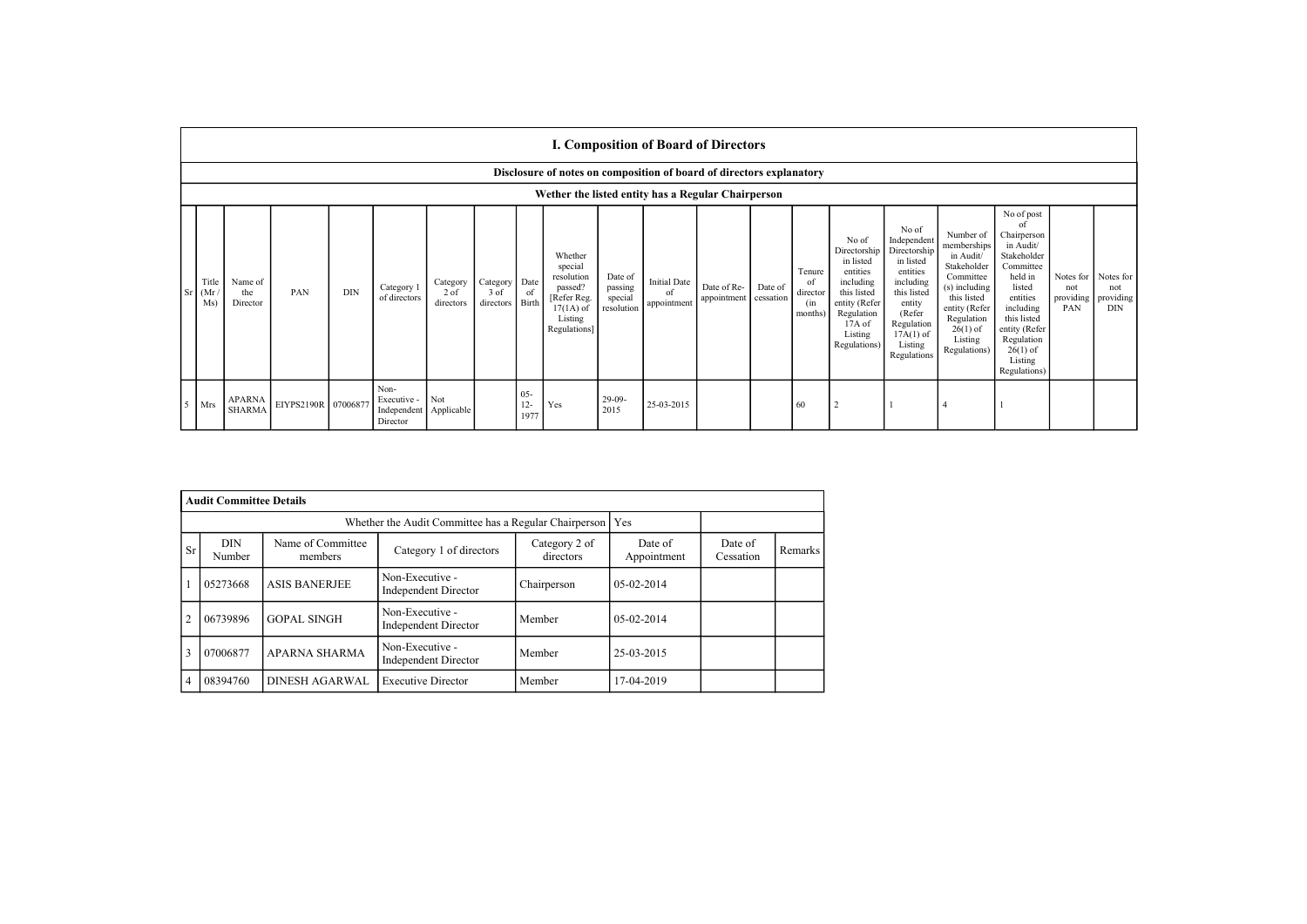|                | Nomination and remuneration committee |                                                                             |                                                |                            |                        |                      |         |  |  |
|----------------|---------------------------------------|-----------------------------------------------------------------------------|------------------------------------------------|----------------------------|------------------------|----------------------|---------|--|--|
|                |                                       | Whether the Nomination and remuneration committee has a Regular Chairperson |                                                | l Yes                      |                        |                      |         |  |  |
| <b>Sr</b>      | <b>DIN</b><br>Number                  | Name of Committee<br>members                                                | Category 1 of directors                        | Category 2 of<br>directors | Date of<br>Appointment | Date of<br>Cessation | Remarks |  |  |
|                | 06739896                              | <b>GOPAL SINGH</b>                                                          | Non-Executive -<br><b>Independent Director</b> | Chairperson                | $05-02-2014$           |                      |         |  |  |
| $\overline{2}$ | 05273668                              | <b>ASIS BANERJEE</b>                                                        | Non-Executive -<br><b>Independent Director</b> | Member                     | $05-02-2014$           |                      |         |  |  |
| 3              | 07006877                              | APARNA SHARMA                                                               | Non-Executive -<br><b>Independent Director</b> | Member                     | 25-03-2015             |                      |         |  |  |

|                | <b>Stakeholders Relationship Committee</b>                                |                              |                                                |                            |                        |                      |         |  |
|----------------|---------------------------------------------------------------------------|------------------------------|------------------------------------------------|----------------------------|------------------------|----------------------|---------|--|
|                | Whether the Stakeholders Relationship Committee has a Regular Chairperson |                              |                                                |                            |                        |                      |         |  |
| <b>Sr</b>      | <b>DIN</b><br>Number                                                      | Name of Committee<br>members | Category 1 of directors                        | Category 2 of<br>directors | Date of<br>Appointment | Date of<br>Cessation | Remarks |  |
|                | 05273668                                                                  | <b>ASIS BANERJEE</b>         | Non-Executive -<br><b>Independent Director</b> | Chairperson                | $05-02-2014$           |                      |         |  |
| $\overline{2}$ | 06739896                                                                  | <b>GOPAL SINGH</b>           | Non-Executive -<br><b>Independent Director</b> | Member                     | $05-02-2014$           |                      |         |  |
| 3              | 07006877                                                                  | <b>APARNA SHARMA</b>         | Non-Executive -<br><b>Independent Director</b> | Member                     | 25-03-2015             |                      |         |  |
| 4              | 08394760                                                                  | <b>DINESH AGARWAL</b>        | <b>Executive Director</b>                      | Member                     | 17-04-2019             |                      |         |  |

|     | <b>Risk Management Committee</b> |                                                                 |                            |                            |                        |                      |         |  |  |
|-----|----------------------------------|-----------------------------------------------------------------|----------------------------|----------------------------|------------------------|----------------------|---------|--|--|
|     |                                  | Whether the Risk Management Committee has a Regular Chairperson |                            |                            |                        |                      |         |  |  |
| -Sr | DIN<br>Number                    | Name of Committee<br>members                                    | Category 1 of<br>directors | Category 2 of<br>directors | Date of<br>Appointment | Date of<br>Cessation | Remarks |  |  |

|     | <b>Corporate Social Responsibility Committee</b> |                                                                                 |                            |                            |                        |                      |         |  |  |
|-----|--------------------------------------------------|---------------------------------------------------------------------------------|----------------------------|----------------------------|------------------------|----------------------|---------|--|--|
|     |                                                  | Whether the Corporate Social Responsibility Committee has a Regular Chairperson |                            |                            |                        |                      |         |  |  |
| -Sr | DIN<br>Number                                    | Name of Committee<br>members                                                    | Category 1 of<br>directors | Category 2 of<br>directors | Date of<br>Appointment | Date of<br>Cessation | Remarks |  |  |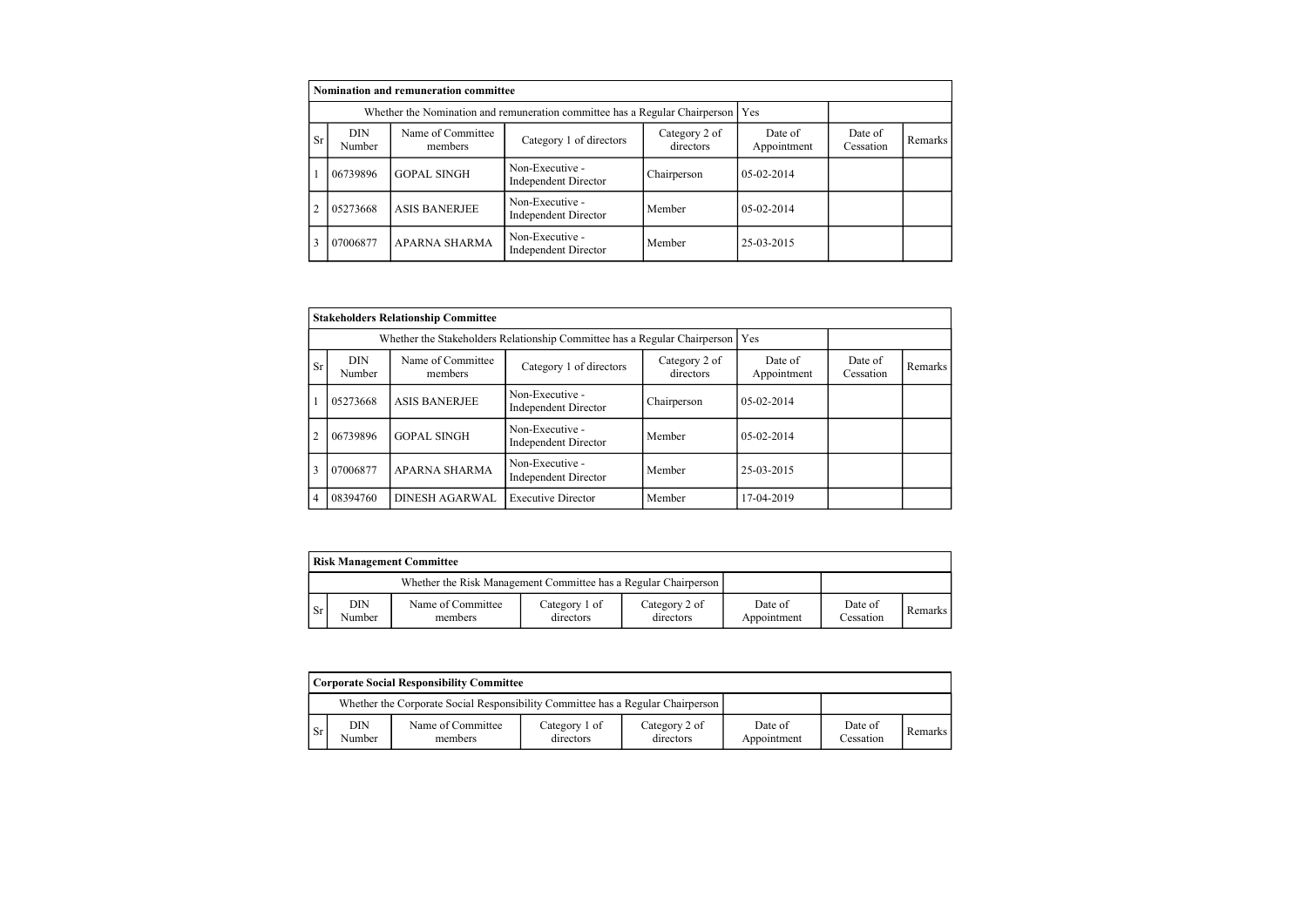| <b>Other Committee</b> |  |  |
|------------------------|--|--|
|------------------------|--|--|

F

Sr DIN Number Name of Committee members Name of other committee Category 1 of directors Category 2 of directors Remarks

|                | <b>Annexure 1</b>                                            |                                                                     |                                                                      |                                    |                                                     |                                    |                                                           |  |  |
|----------------|--------------------------------------------------------------|---------------------------------------------------------------------|----------------------------------------------------------------------|------------------------------------|-----------------------------------------------------|------------------------------------|-----------------------------------------------------------|--|--|
|                | <b>Annexure 1</b>                                            |                                                                     |                                                                      |                                    |                                                     |                                    |                                                           |  |  |
|                | <b>III. Meeting of Board of Directors</b>                    |                                                                     |                                                                      |                                    |                                                     |                                    |                                                           |  |  |
|                |                                                              | Disclosure of notes on meeting of<br>board of directors explanatory |                                                                      |                                    |                                                     |                                    |                                                           |  |  |
| <b>Sr</b>      | Date(s) of<br>meeting (if any)<br>in the previous<br>quarter | Date(s) of<br>meeting (if any)<br>in the current<br>quarter         | Maximum gap<br>between any two<br>consecutive (in<br>number of days) | Notes for not<br>providing<br>Date | Whether<br>requirement of<br>Ouorum met<br>(Yes/No) | Number of<br>Directors<br>present* | No. of Independent<br>Directors attending<br>the meeting* |  |  |
|                | 13-02-2021                                                   |                                                                     |                                                                      |                                    | Yes                                                 |                                    |                                                           |  |  |
| $\overline{c}$ |                                                              | 10-06-2021                                                          | 116                                                                  |                                    | Yes                                                 |                                    |                                                           |  |  |
| 3              |                                                              | 30-06-2021                                                          | 19                                                                   |                                    | Yes                                                 |                                    | 4                                                         |  |  |

|                | <b>Annexure 1</b>                           |                                                                                                               |                                                                      |                               |                                       |                                                     |                                    |                                                                 |  |
|----------------|---------------------------------------------|---------------------------------------------------------------------------------------------------------------|----------------------------------------------------------------------|-------------------------------|---------------------------------------|-----------------------------------------------------|------------------------------------|-----------------------------------------------------------------|--|
|                | <b>IV. Meeting of Committees</b>            |                                                                                                               |                                                                      |                               |                                       |                                                     |                                    |                                                                 |  |
|                |                                             |                                                                                                               |                                                                      |                               |                                       |                                                     |                                    |                                                                 |  |
| <b>Sr</b>      | Name of<br>Committee                        | $Date(s)$ of meeting<br>(Enter dates of<br>Previous quarter and<br>Current quarter in<br>chronological order) | Maximum gap<br>between any two<br>consecutive (in<br>number of days) | Name of<br>other<br>committee | Reson for<br>not<br>providing<br>date | Whether<br>requirement of<br>Quorum met<br>(Yes/No) | Number of<br>Directors<br>present* | No. of<br>Independent<br>Directors<br>attending the<br>meeting* |  |
|                | Audit<br>Committee                          | 13-02-2021                                                                                                    |                                                                      |                               |                                       | Yes                                                 | 4                                  | 4                                                               |  |
| $\overline{2}$ | Audit<br>Committee                          | 30-06-2021                                                                                                    | 136                                                                  |                               |                                       | Yes                                                 | 4                                  | $\overline{4}$                                                  |  |
| 3              | Nomination and<br>remuneration<br>committee | 10-06-2021                                                                                                    |                                                                      |                               |                                       | Yes                                                 | 3                                  | 3                                                               |  |
| $\overline{4}$ | Stakeholders<br>Relationship<br>Committee   | 10-06-2021                                                                                                    |                                                                      |                               |                                       | Yes                                                 | 4                                  | $\overline{3}$                                                  |  |